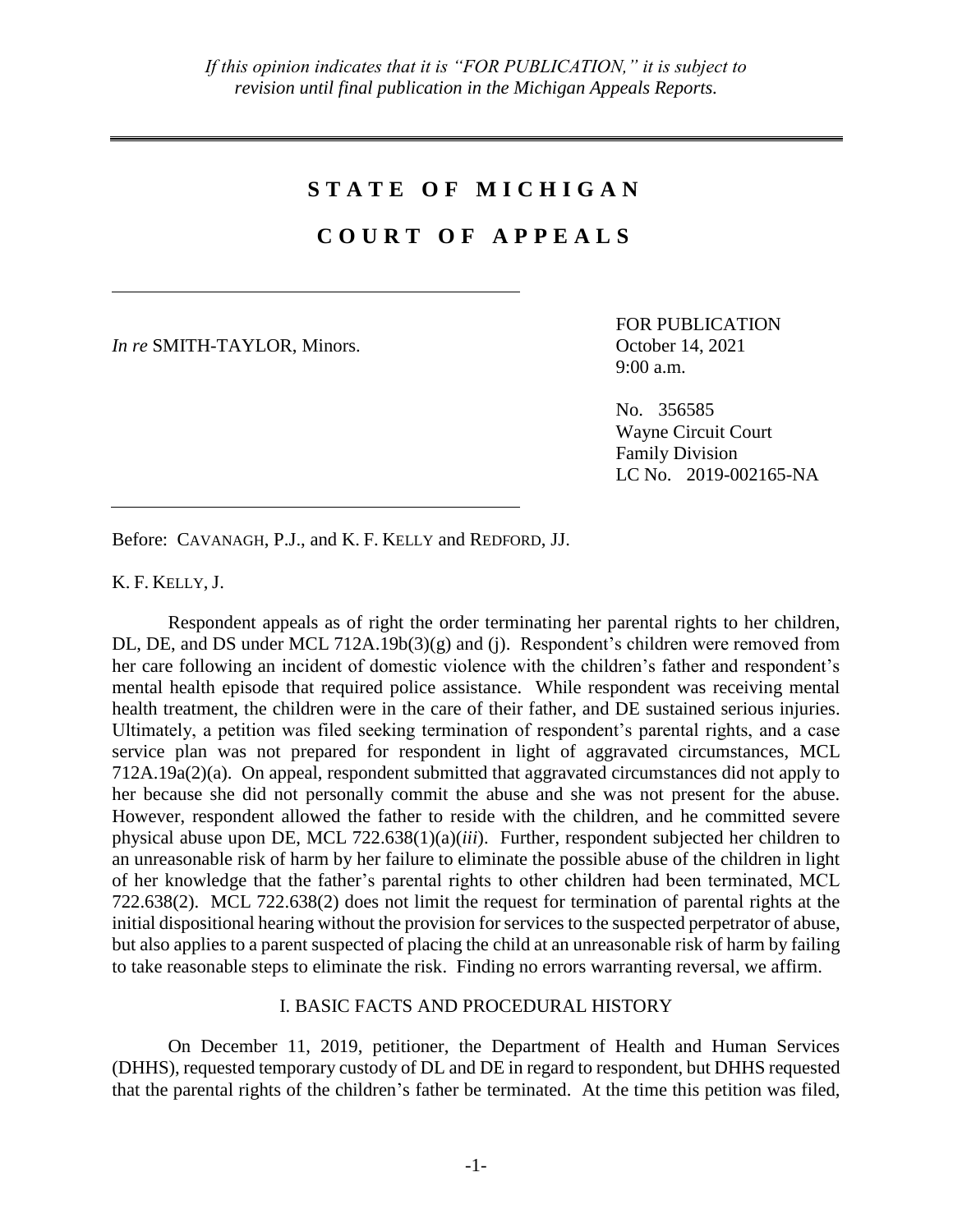DS was not yet born. The petition alleged that it was contrary to the welfare of the children to be in their parents' care because of physical abuse, unstable mental health, and threatened harm. It was asserted that, on October 30, 2019, Children's Protective Services (CPS) received a complaint indicating that respondent had been exhibiting erratic behaviors. Specifically, on October 26, 2019, respondent smoked marijuana and then threatened the children's father with a knife. Authorities were called and respondent was transferred to Kingswood Hospital by ambulance, but she ran away from the ambulance once it arrived at the hospital. On October 30, 2019, respondent was found incoherent on the freeway with DE in the backseat of her car. As a result, she was admitted to Stonecrest Hospital from October 30, 2019 to November 19, 2019, and while there, she was diagnosed with bipolar disorder. On November 6, 2019, respondent was still hospitalized when DE was admitted to the Children's Hospital with severe injuries, including a skull fracture, subdural hematoma, and liver lacerations. DL also had injuries, including bruising on her face, leg, and abdomen. The children were injured while in the care of their father. He denied knowing the cause of DE's severe injuries. Later, he proffered that DE suffered the injuries in a fall from a couch, an explanation rejected by treating physicians. At the time that the children's father became their safety plan, the protective services worker was unaware that the father had his parental rights terminated to other children that he shared with a different mother.<sup>1</sup> However, respondent knew of the prior terminations of the father's parental rights.

On January 21, 2020, DHHS filed an amended petition to terminate respondent's parental rights at the initial disposition on the basis of a history of mental illness as well as respondent's own statements that she would not separate from the children's father. The court authorized the petition. On February 27, 2020, respondent and the father pleaded no contest to certain allegations stipulated to by the parties. The court assumed jurisdiction over DL and DE. Over the next several months, the court held termination hearings. Prior to terminating respondent's parental rights, respondent gave birth to DS in August 2020, her third child with the father. During her pregnancy, respondent declined to take medication for her mental condition, yet DS was born with the active ingredient for marijuana in her system.<sup>2</sup> DHHS filed a petition to terminate the parental rights of respondent and the father to DS, and the court authorized the petition. Although a case service plan was not executed because of aggravated circumstances, respondent did submit to a mental health evaluation, was prescribed medications, and was allowed to participate in visitation with the children. However, it was reported that respondent was combative with her children's caregivers and the CPS workers and had police contacts as a result. On December 2, 2020, during a combined adjudicative and dispositional hearing, respondent and the father pleaded no contest to allow the court to assume jurisdiction of DS. Thereafter, the court continued the termination hearing in regard to all three children and ultimately terminated respondent's parental rights on February 26, 2021. Respondent now appeals.<sup>3</sup>

 $\overline{a}$ 

<sup>&</sup>lt;sup>1</sup> Apparently, the safety plan was handled by a worker in a different county.

<sup>&</sup>lt;sup>2</sup> Respondent had asserted that she threatened the children's father with a knife after she smoked marijuana that was "laced" with something.

 $3$  The children's father did not appeal the termination of his parental rights. This appeal concerns only respondent.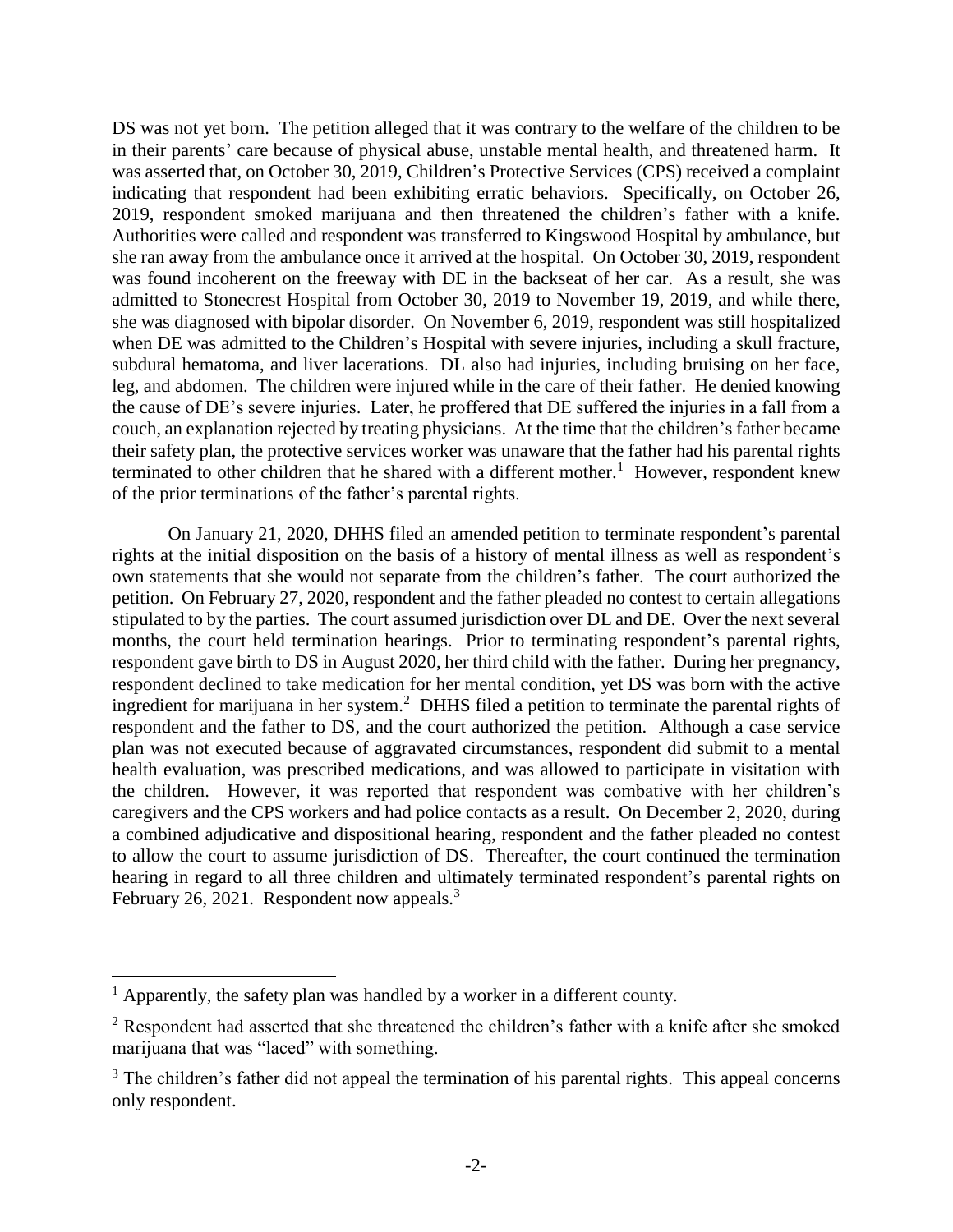### I. COMBINING THE ADJUDICATIVE AND INITIAL DISPOSITIONAL HEARINGS

Respondent alleges that the trial court erred by combining the adjudication phase and the dispositional hearing. We disagree.

Respondent did not object to the trial court allegedly combining the adjudicative hearing and the dispositional hearing. Therefore, this issue is not preserved for appellate review. See *In re Mota*, Mich App \_\_\_, \_\_; \_\_\_ NW2d \_\_\_ (2020) (Docket No. 351830); slip op at 5.

"[F]amily division procedure under the court rules . . . [is] reviewed de novo." *Id.* (citation and quotation marks omitted). However, unpreserved claims are reviewed for plain error affecting substantial rights. *In re Utrera*, 281 Mich App 1, 8; 761 NW2d 253 (2008). "To avoid forfeiture under the plain error rule, three requirements must be met: 1) the error must have occurred, 2) the error was plain, i.e., clear or obvious, 3) and the plain error affected substantial rights." *In re VanDalen*, 293 Mich App 120, 135; 809 NW2d 412 (2011). "Generally, an error affects substantial rights if it caused prejudice, i.e., it affected the outcome of the proceedings." *In re Utrera*, 281 Mich App at 9.

"Child protective proceedings are governed by the juvenile code, MCL 712A.1 *et seq*., and Subchapter 3.900 of the Michigan Court Rules." *In re Ferranti*, 504 Mich 1, 14; 934 NW2d 610 (2019). "The DHHS, following an investigation, may petition a court to take jurisdiction over a child." *In re Mota*, \_\_\_ Mich App at \_\_\_; slip op at 6. "The petition must contain essential facts that if proven would permit the court to assume and exercise jurisdiction over the child." *Id*. "If a petition is authorized, the adjudication phase of the proceedings takes place, and the question at adjudication is whether the court can exercise jurisdiction over the child (and the respondentsparents) under MCL 712A.2(b) so that it can enter dispositional orders, including an order terminating parental rights." *Id*.

"If a trial is held regarding adjudication, the respondent is entitled to a determination of the facts by the jury or judge; the rules of evidence apply, and the burden of proof is a preponderance of the evidence." *Id*. "The dispositional phase involves a determination of what action, if any, will be taken on behalf of the child." *Id*. (citation and quotation marks omitted). "Unlike the adjudicative [trial], at the initial dispositional hearing the respondent is not entitled to a jury determination of the facts and, generally, the Michigan Rules of Evidence do not apply, so all relevant and material evidence is admissible." *Id*. (citation and quotation marks omitted). "If permanent termination of parental rights is sought, the petitioner bears the burden of proving the statutory basis for termination by clear and convincing evidence." *Id*. (citation and quotation marks omitted).

In *In re Mota*, this Court recently held that it is permissible for a trial court to combine the adjudicative hearing and the dispositional hearing. *Id*. at 8. However, the trial court must clearly bifurcate the proceedings by conducting the adjudicative hearing and determine whether there is sufficient evidence to take jurisdiction before proceeding to the dispositional phase. *Id*. at 7-8. MCR 3.973 and MCR 3.977(E) are relevant to this Court's analysis in *In re Mota*. MCR 3.973 provides in relevant part: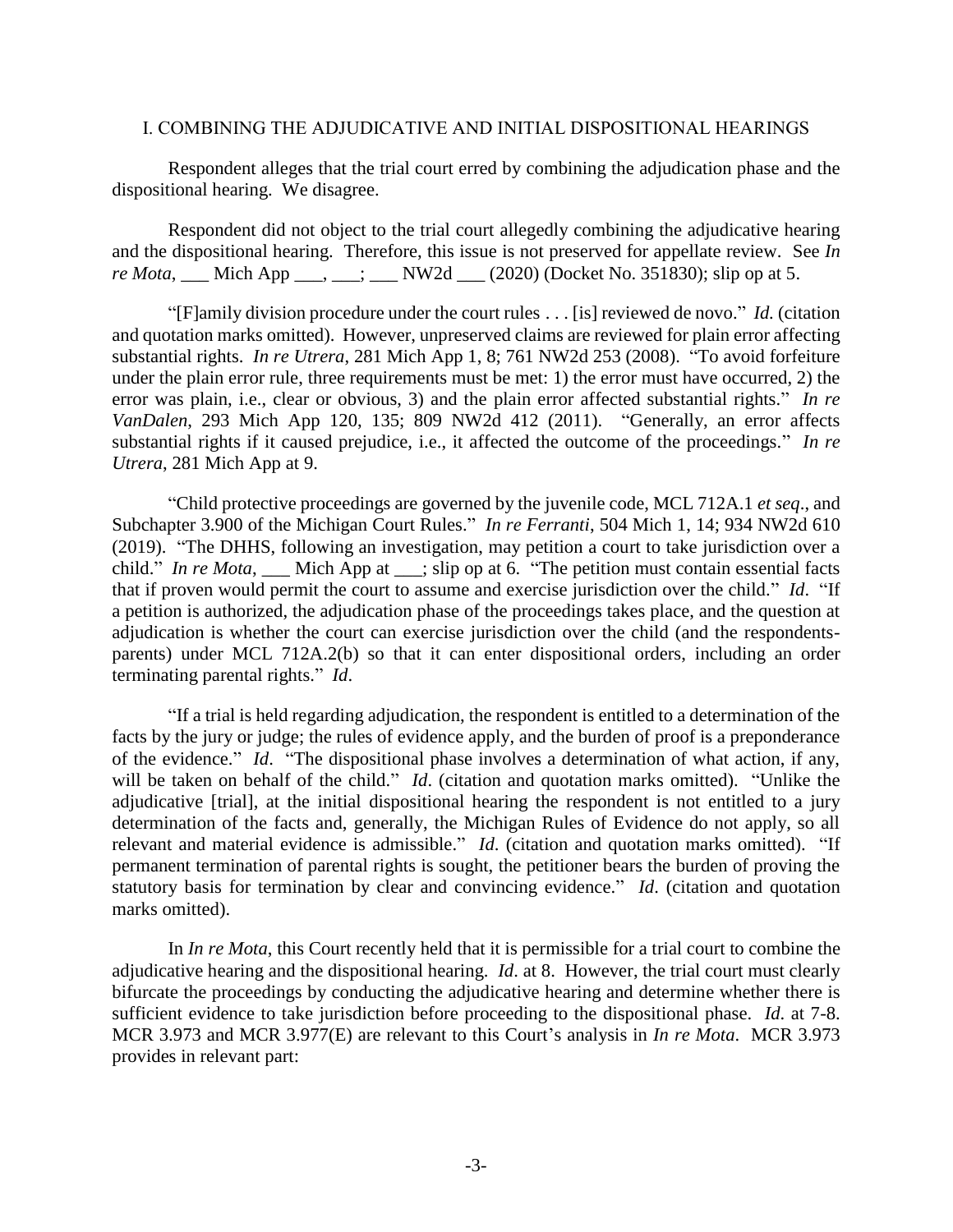**(B) Notice**. Unless the dispositional hearing is held immediately after the trial, notice of hearing may be given by scheduling it on the record in the presence of the parties or in accordance with MCR 3.920.

**(C) Time**. The interval, if any, between the trial and the dispositional hearing is within the discretion of the court. When the child is in placement, the interval may not be more than 28 days, except for good cause.

MCR 3.977(E) provides, in relevant part:

**(E) Termination of Parental Rights at the Initial Disposition.** The court shall order termination of the parental rights of a respondent at the initial dispositional hearing held pursuant to MCR 3.973, and shall order that additional efforts for reunification of the child with the respondent shall not be made, if

(1) the original, or amended, petition contains a request for termination;

(2) at the trial or plea proceedings, the trier of fact finds by a preponderance of the evidence that one or more of the grounds for assumption of jurisdiction over the child under MCL 712A.2(b) have been established;

(3) at the initial disposition hearing, the court finds on the basis of clear and convincing legally admissible evidence that had been introduced at the trial or plea proceedings, or that is introduced at the dispositional hearing, that one or more facts alleged in the petition:

(a) are true, and

(b) establish grounds for termination of parental rights under MCL  $712A.19b(3)(a)$ , (b), (d), (e), (f), (g), (h), (i), (j), (k), (l), or (m);

(4) termination of parental rights is in the child's best interests.

Relying on MCR 3.973 and MCR 3.977(E), this Court set forth the following procedural guidelines that a trial court must follow when the adjudication trial and the initial dispositional hearing are held during the same proceeding:

First, an adjudication trial is to be conducted with the court allowing the introduction of legally admissible evidence that is relevant to the exercise of jurisdiction under MCL 712A.2(b). At the conclusion of the adjudication trial, the court, in a bench trial, is to determine whether the DHHS established by a preponderance of the evidence a basis for jurisdiction under MCL 712A.2(b). If jurisdiction is not established, the proceeding is, of course, concluded. If the trial court finds that it has jurisdiction, the dispositional hearing in which termination is sought may immediately be commenced. At the termination hearing, the trial court, in rendering its termination decision under MCL 712A.19b, may take into consideration any evidence that had been properly introduced and admitted at the adjudication trial, MCR 3.977(E), along with any additional relevant and material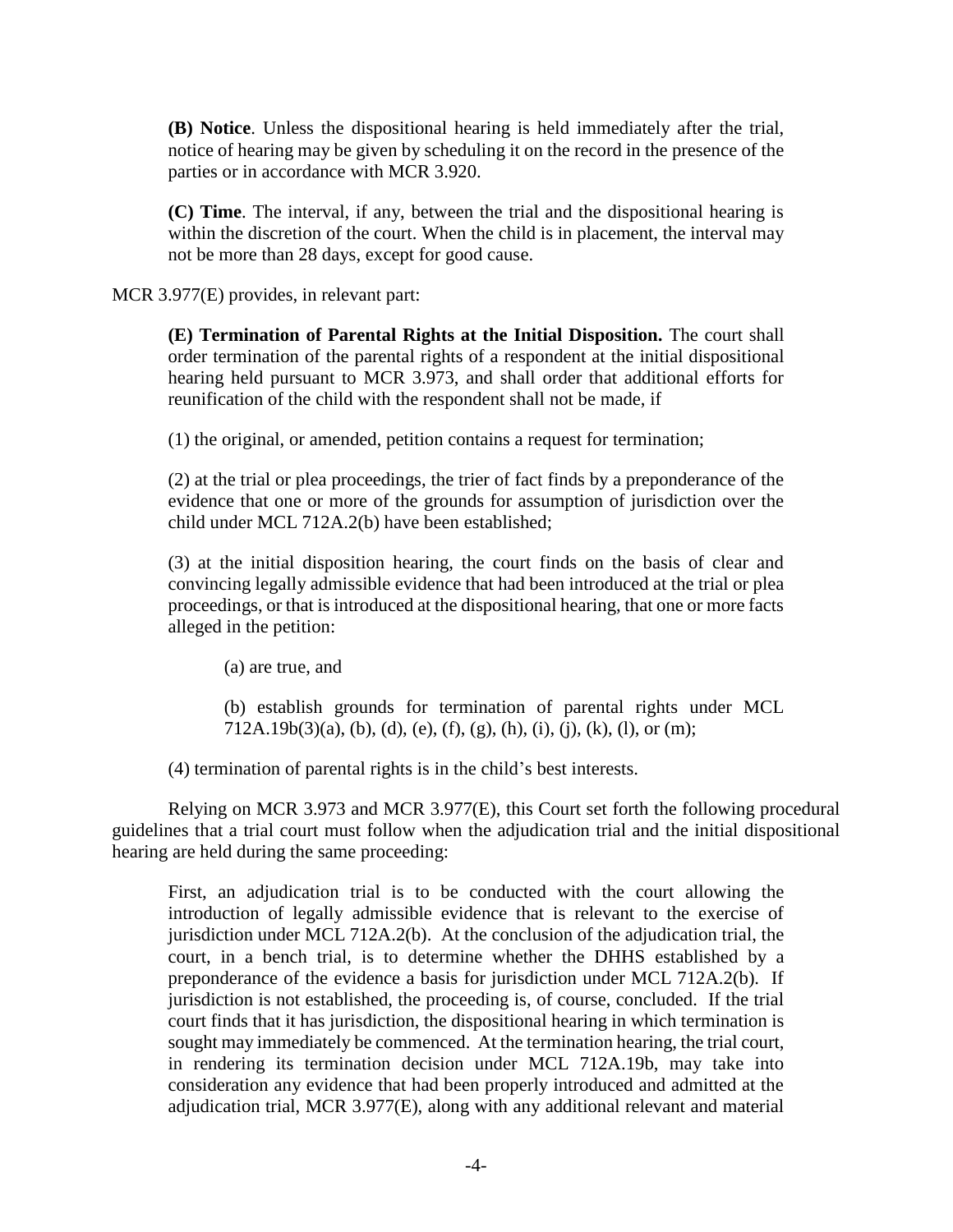evidence that is received by the court at the termination hearing, MCR 3.977(H)(2). [*In re Mota*, <u>\_\_\_</u> Mich App at \_\_\_; slip op at 8 (footnote omitted).]

Therefore, it is proper for a court to combine the adjudicative and initial dispositional hearing. Accordingly, the next issue is whether the court properly bifurcated the proceedings.

Respondent contends that the proceedings became confusing because the trial court failed to differentiate the proceedings, but rather, heard testimony for both the adjudicative and dispositional hearings. This argument lacks merit. On February 27, 2020, respondent pleaded no contest to the allegations and the court took jurisdiction of DL and DE. DS was not yet born. Respondent stipulated that DE was severely injured while in his father's care, respondent was admitted to Stonecrest Hospital for almost a month as a result of having a psychotic episode, the children's father had given inconsistent reports as to what occurred to DE, and the injuries sustained by DE were consistent with abuse. In support of the stipulation, excerpts from DE's medical records, respondent's medical records from Stonecrest Hospital, and a DHHS investigative report were admitted into evidence. No further testimony was taken on that day. The termination hearing commenced on June 23, 2020, at which time the initial dispositional phase started in regard to DL and DE. There was a clear differentiation between the adjudicative phase and the dispositional phase.

DS was born on August 2, 2020. On December 2, 2020, the court held an adjudication hearing in regard to DS and a continued termination hearing for DL and DE. Both respondent and the father made admissions for the court to take jurisdiction of DS. Respondent admitted that DL and DE were removed from her care because of physical abuse, which occurred while respondent was hospitalized for mental health issues. Respondent also admitted that DS was born with marijuana in her system. After taking jurisdiction of DS, the court proceeded with the termination hearing for all three children, at which time testimony was taken regarding the termination of respondent's parental rights. Thus, the adjudicative phase in regard to DS was clearly separate from the continued termination hearing. Accordingly, the court employed the proper procedure and respondent's due process rights were not violated.

#### II. REASONABLE EFFORTS

Respondent also contends that the trial court erred by terminating her parental rights at the initial dispositional hearing without providing her reasonable efforts because her case did not involve aggravated circumstances. We disagree.

Issues of statutory construction are reviewed de novo. *In re Ballard*, 323 Mich App 233, 235; 916 NW2d 841 (2018). When interpreting a statute, our primary goal is to give effect to the intent of the Legislature. *In re England*, 314 Mich App 245, 255; 887 NW2d 10 (2016). If the language of the statutory is clear and unambiguous, this Court must enforce it as written. *In re Beers*, 325 Mich App 653, 662 n 4; 926 NW2d 832 (2018).

In order to preserve the issue of whether reasonable efforts for reunification were made, a respondent must raise the issue at the time the services are offered. See *In re Frey*, 297 Mich App 242, 247; 824 NW2d 569 (2012). Respondent failed to preserve this issue. Therefore, it is reviewed for plain error affecting substantial rights. *VanDalen*, 293 Mich App at 135.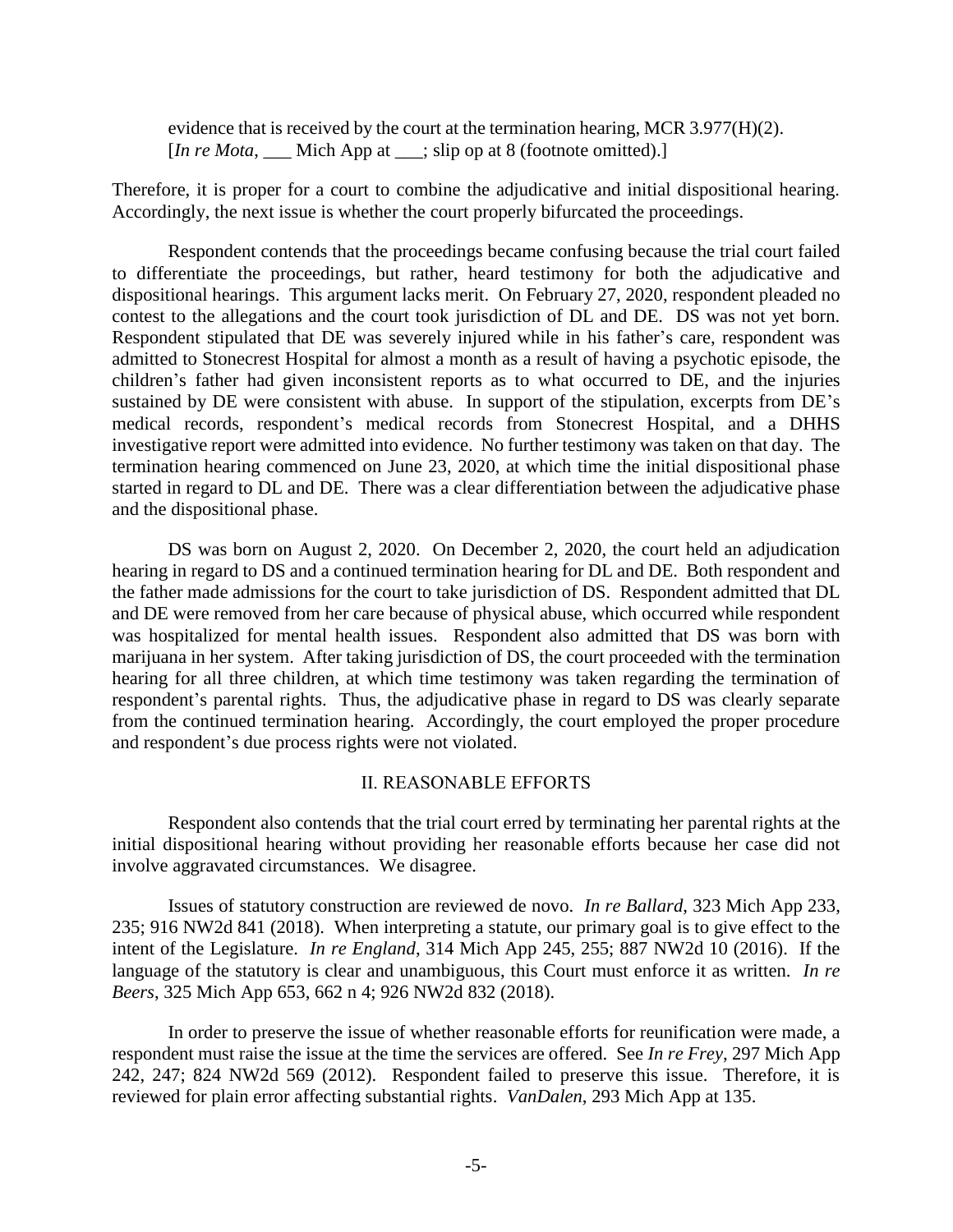"In general, when a child is removed from the parents' custody, the petitioner is required to make reasonable efforts to rectify the conditions that caused the child's removal by adopting a service plan." *In re Sanborn*, Mich App <sub>...</sub>, ...; \_\_\_ NW2d \_\_ (2021) (Docket Nos. 354915; 354916); slip op at 2. " 'Reasonable efforts to reunify the child and family must be made in all cases except those involving aggravated circumstances under MCL 712A.19a(2).' " *In re Sanborn*, \_\_\_ Mich App at \_\_\_; slip op at 2, quoting *In re Rippy*, 330 Mich App 350, 355; 948 NW2d 131 (2019). "MCL 712A.19a(2)(a) states that reasonable efforts to reunify the child and family are not required if '[t]here is a judicial determination that the parent has subjected the child to aggravated circumstances as provided in section 18(1) and (2) of the child protection law, 1975 PA 238, MCL 722.638.' " *In re Rippy*, 330 Mich App at 355. Section 18, MCL 722.638, of the Child Protective Law, MCL 722.621 *et seq*., provides, in relevant part:

(1) The department shall submit a petition for authorization by the court under section 2(b) of chapter XIIA of 1939 PA 288, MCL 712A.2, if 1 or more of the following apply:

(a) The department determines that a parent, guardian, or custodian, or a person who is 18 years of age or older and who resides for any length of time in the child's home, has abused the child or a sibling of the child and the abuse included 1 or more of the following:

\* \* \*

(*iii*) Battering, torture, or other severe physical abuse.

\* \* \*

(2) In a petition submitted as required by subsection (1), if a parent is a suspected perpetrator or is suspected of placing the child at an unreasonable risk of harm due to the parent's failure to take reasonable steps to intervene to eliminate that risk, the department shall include a request for termination of parental rights at the initial dispositional hearing as authorized under section 19b of chapter XIIA of 1939 PA 288, MCL 712A.19b.

Respondent submits that aggravated circumstances did not pertain to her case because she did not inflict the injuries upon DE, was receiving treatment in a facility at the time of the injuries, and once she became aware of the injuries to DE, she separated from the children's father and suspected abuser. Therefore, respondent contends that she should have been offered services. However, the record reflects that the children's father lived in the home. After respondent suffered mental health issues that required hospitalization, respondent allowed the children's father to become the children's caregiver. Although she was aware that the children's father had his parental rights to other children terminated, respondent did not take steps to ensure that the children were safe while she received treatment. Thereafter, while in the care of their father, DL was hospitalized for failure to thrive issues, and DE suffered severe abuse and injuries to his brain that caused him to become legally blind. Thus, the children's father severely abused DE, MCL 722.638(1)(a)(*iii*), and respondent placed DE "at an unreasonable risk of harm due to the parent's failure to take reasonable steps to intervene to eliminate that risk," MCL 722.638(2). The plain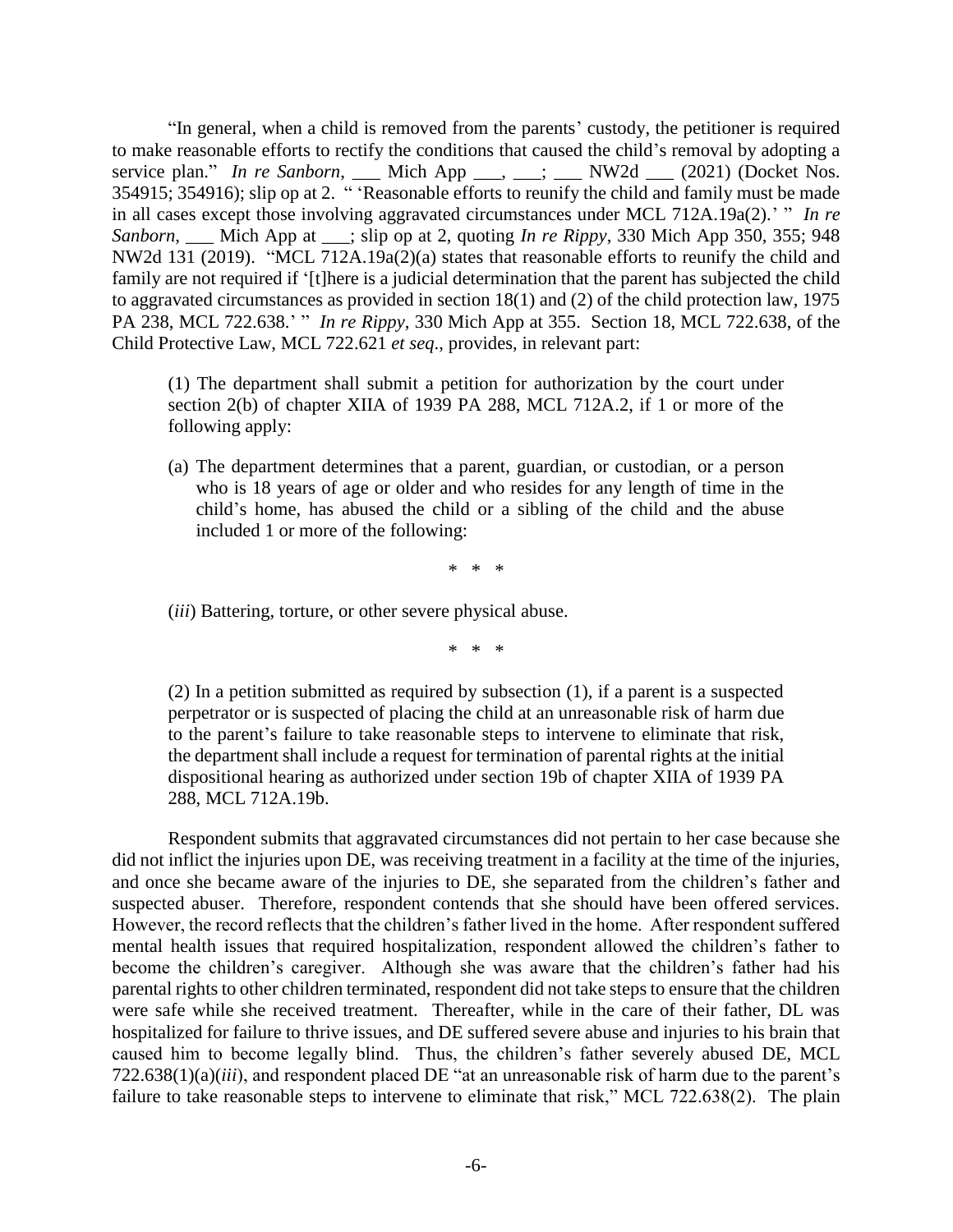language of MCL 722.638(2) did not limit its application to the suspected perpetrator of the abuse. *Beers*, 325 Mich App at 662 n 4. Rather a parent suspected of placing the child at an unreasonable risk of harm due to a failure to take steps to eliminate a risk of harm is also subject to termination of parental rights at the initial dispositional hearing, MCL 722.638(2). Thus, respondent was not required to commit the abuse herself in order for the aggravating circumstances to apply. Moreover, at the first hearing on the original petition, respondent volunteered on the record that she was only separated from the children's father until their case concluded, and she did not intend to divorce him. Accordingly, the record supports the trial court's finding that DHHS did not need to provide reasonable efforts to reunify respondent and her children because of the existence of aggravated circumstances.

### III. STATUTORY GROUNDS

Respondent contends that the trial court erred in finding statutory grounds to terminate her parental rights to her three children under MCL 712A.19b(3)(b)(*i*) and (*ii*), (g), and (j).<sup>4</sup> We disagree.

In order to terminate parental rights, a trial court must find that a statutory ground has been established by clear and convincing evidence. *In re Moss*, 301 Mich App 76, 80; 836 NW2d 182 (2013). The trial court's findings regarding statutory grounds are reviewed for clear error. *Id*. "A finding of fact is clearly erroneous if the reviewing court has a definite and firm conviction that a mistake has been committed, giving due regard to the trial court's special opportunity to observe the witnesses." *Id*. (citation and quotation marks omitted).

Parental rights can be terminated if the trial court finds by clear and convincing evidence that "[t]he parent, although, in the court's discretion, financially able to do so, fails to provide proper care and custody for the child and there is no reasonable expectation that the parent will be able to provide proper care and custody within a reasonable time considering the child's age." MCL 712A.19b(3)(g).

The trial court did not err in terminating respondent's parental rights under MCL  $712A.19b(3)(g)$ . The court found that respondent could not provide proper care and custody for the children and would not be able to because of a continued failure to adequately address her mental health needs and the court had not seen any improvement. The court noted that the clinic for child study assessment reflected that the prognosis for returning the children to respondent was not particularly good. The court also found that respondent continued to display combative behavior and there was no indication that she had improved to negate harm to the children.

The trial court's findings are supported by the evidence. The record illustrated that respondent suffered from mental health issues and displayed unstable and erratic behavior throughout the proceedings. In October 2019, respondent was taken to Kingswood Hospital after threatening the children's father with a knife. Upon arrival at Kingswood Hospital by ambulance,

 $\overline{a}$ 

<sup>&</sup>lt;sup>4</sup> Although respondent contends that the trial court erred in terminating her parental rights under MCL 712A.19b(3)(b)(*i*) and (*ii*), the trial court only terminated her rights under MCL  $712A.19b(3)(g)$ , and (j).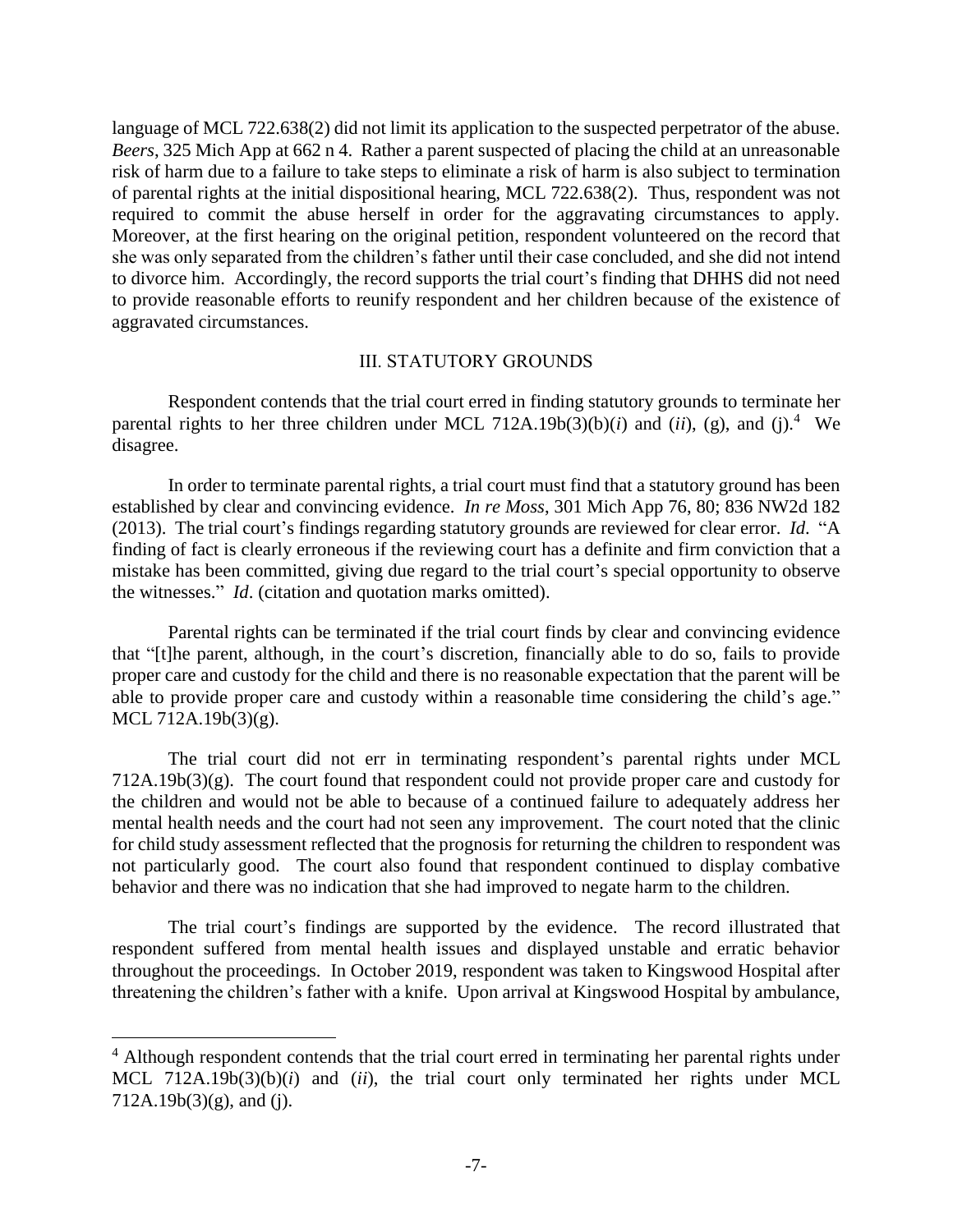she fled the hospital on foot. A few days later, the police found respondent in an incoherent state on the freeway with DE in the car, after which she was hospitalized for a three-week period for mental health services. During this time, respondent was diagnosed with bipolar disorder. Further, respondent was offered after-care services upon discharge from the hospital, but she did not attend those services or take the prescribed medications. Moreover, respondent's continued erratic behavior indicated that she was mentally unstable throughout the proceedings. Evidence admitted in August 2020, indicated that respondent had been arrested on several occasions and had been involved in several altercations with family members. Testimony also illustrated that respondent was aggressive with providers during her parenting visits.

Further, respondent appeared to continue to have a relationship with the children's father throughout the proceedings. DE suffered severe injuries consistent with abuse while in the care of the father, but at the preliminary hearing, respondent made it clear to the court that she would separate from the father only until the completion of the proceedings and she would not divorce him. Although she testified that she was not planning on living with the father, respondent's desire to continue their relationship after DE and DL were injured called into question respondent's ability to provide proper care and custody. Further, evidence admitted in August 2020, indicated that respondent and the father lived together when they were not having a dispute. Moreover, a CPS worker testified that, in October 2020, respondent contacted her about the father pulling a knife on respondent. Thus, the evidence indicated that respondent and the father continued to have contact as of October 2020 and their relationship continued to exhibit signs of domestic abuse.

Finally, the evidence indicated that respondent did not have a full understanding of DE's injuries or the care he would need. Respondent's testimony that she believed DE to be "perfectly fine" despite testimony that he was legally blind as a result of his severe injuries indicated a failure to acknowledge DE's extensive injuries and the long-term effects of those injuries. On the basis of the above evidence, the trial court did not err in finding that respondent had not provided proper care and custody for the children and would not be able to within a reasonable time.<sup>5</sup>

## IV. BEST INTERESTS

Respondent contends that the trial court erred in concluding that it was in the children's best interests to terminate her parental rights. We disagree.

 $\overline{a}$ 

 $5$  The trial court also terminated parental rights pursuant to MCL 712A.19b(3)(j) by finding clear and convincing evidence that "[t]here is a reasonable likelihood, based on the conduct or capacity of the child's parent, that the child will be harmed if he or she is returned to the home of the parent." Because only a single statutory ground needs to be established to support termination of parental rights under MCL 712A.19b(3), *In re Martin*, 316 Mich App 73, 90; 896 NW2d 452 (2016), we need not address MCL 712A.19b(3)(j). Moreover, respondent abandoned any challenge to MCL 712A.19b(3)(j) by failing to raise any argument pertaining to this subsection. *Berger v Berger*, 277 Mich App 700, 712; 747 NW2d 336 (2008). Nonetheless, the trial court properly terminated respondent's parental rights on this basis because respondent failed to address her mental health issues, her anger issues, and her toxic relationship with the father and its impact on her children.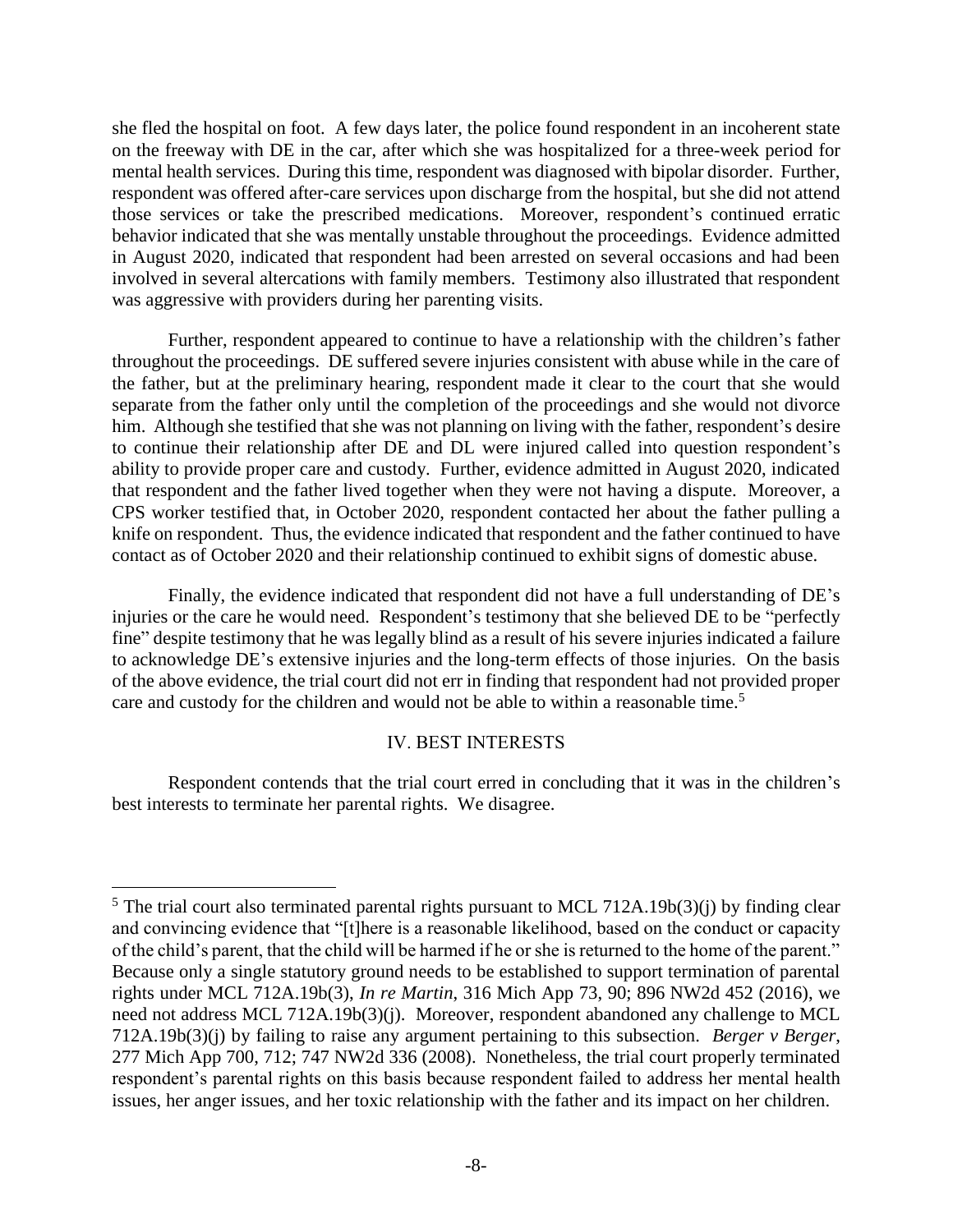"[W]hether termination of parental rights is in the best interests of the child must be proved by a preponderance of the evidence." *In re Moss*, 301 Mich App at 90 (footnote omitted). This Court reviews the trial court's ruling that termination is in the child's best interests for clear error. *In re Hudson*, 294 Mich App 261, 264; 817 NW2d 115 (2011).

"If the court finds that there are grounds for termination of parental rights and that termination of parental rights is in the child's best interests, the court shall order termination of parental rights and order that additional efforts for reunification of the child with the parent not be made." MCL 712A.19b(5). "In deciding whether termination is in the child's best interests, the court may consider the child's bond to the parent, the parent's parenting ability, the child's need for permanency, stability, and finality, and the advantages of a foster home over the parent's home." *In re Olive/Metts*, 297 Mich App 35, 41-42; 823 NW2d 144 (2012) (citations omitted). "The trial court may also consider a parent's history of domestic violence, the parent's compliance with his or her case service plan, the parent's visitation history with the child, the children's wellbeing while in care, and the possibility of adoption." *In re White*, 303 Mich App 701, 714; 846 NW2d 61 (2014).

The trial court did not err in concluding that it was in the best interests of the children to terminate respondent's parental rights. Respondent's failure to significantly address her mental health, her erratic behavior throughout the proceedings, her continued relationship with the father, and her failure to acknowledge the severity of DE's injuries demonstrated that she did not have the ability to properly care for the children and that it was in the best interests of the children to terminate respondent's parental rights.

Further, the children were all placed in relative placements, which the trial court considered. The children's paternal great aunt had cared for DE and DL since they were released from the hospital, and she wanted to adopt the children. The children's maternal aunt had cared for DS since she was born in September 2020, and was willing to adopt DS. Although there was evidence that respondent was bonded to the children, the trial court found that the bond between respondent and the children was outweighed by the risk of harm to the children upon reunification.

The court must consider each child's best interests individually. *In re Olive/Metts*, 297 Mich App at 42. However, a court does not err if it fails to explicitly make individual and redundant findings concerning each child's best interests when the best interests of the children do not significantly differ. *In re White*, 303 Mich App at 715-716. The interests of the children do not differ significantly. The children are all very young. DL, the oldest child, was under three years old at the time respondent's parental rights were terminated. DL and DE had been placed with their paternal great aunt for nearly a year, which is a significant portion of their lives considering their ages. DS had been placed with her maternal aunt since she was born.

Although DE has particular needs that the other two children do not have being that he was deemed legally blind as a result of his injuries, this supports the termination of respondent's parental rights to DE. The record indicates that respondent did not fully comprehend the severity of his injuries and did not believe he was blind. Further, respondent had not been permitted to attend DE's medical appointments because of an altercation with the children's paternal great aunt. Given the children's ages, how long they had been in care, and DE's particular medical needs, all of the children were in need of finality, stability, and permanency. For those reasons, the trial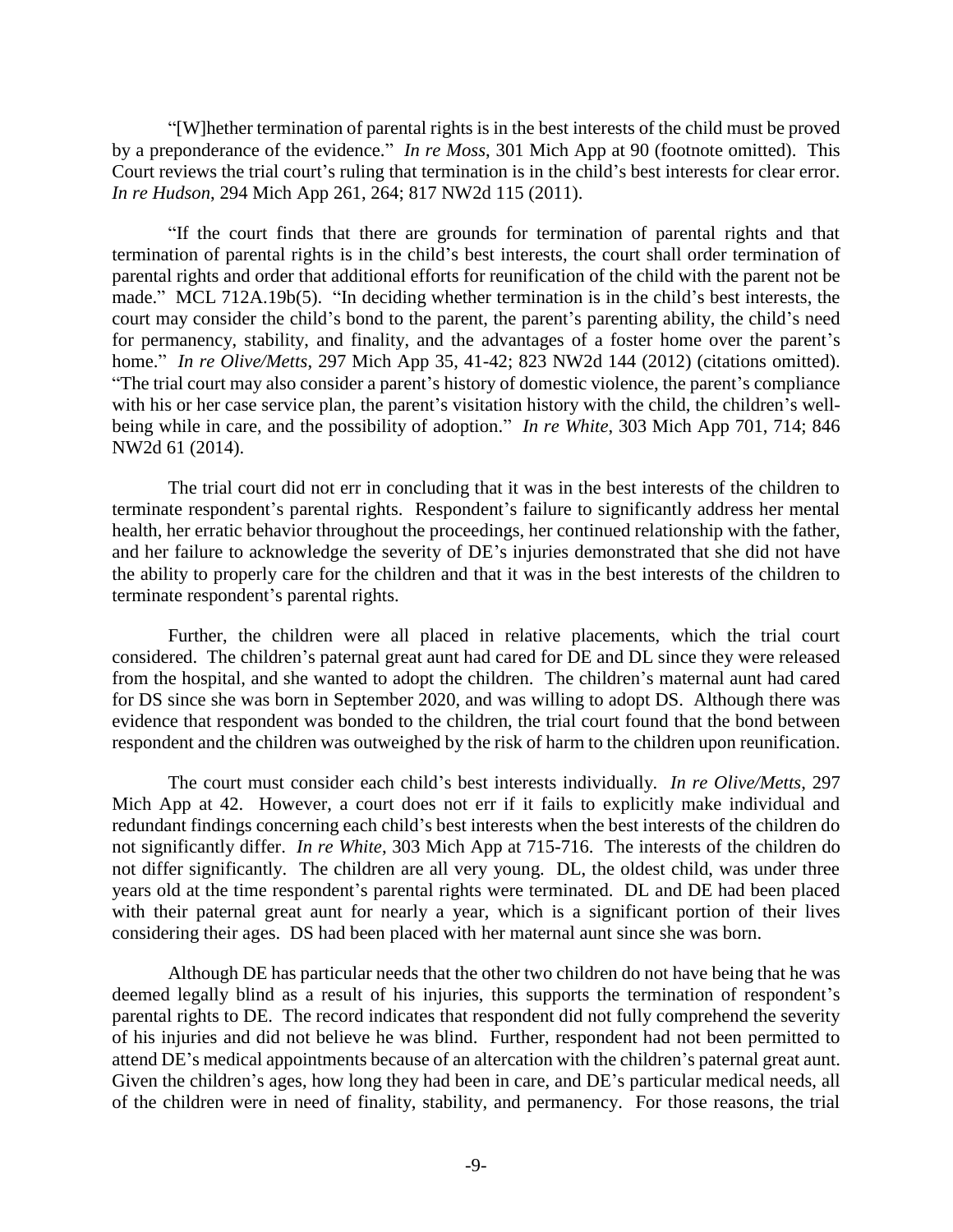court did not err in concluding that it was in the best interests of all of the children to terminate respondent's parental rights.

## V. RIGHT TO IN-PERSON HEARINGS

Respondent submits that the trial court erred by failing to inform her of her right to have in-person court hearings. We disagree.

In the trial court, respondent specifically consented to the video conference hearings. To the extent respondent alleges that the trial court was specifically required to inform respondent of a right to be present in-person separate from asking whether respondent agreed to a hearing by video conference, this argument is not preserved for appellate review.

"Whether child protective proceedings complied with a parent's right to procedural due process presents a question of constitutional law, which we review de novo." *In re Sanders*, 495 Mich 394, 403-404; 852 NW2d 524 (2014). "The interpretation and application of statutes and court rules are also reviewed de novo." *Id*. at 404. However, unpreserved issues are reviewed for plain error affecting substantial rights. *In re Utrera*, 281 Mich App at 8.

MCL 3.904(B) governs the use of video conferencing in child protective proceedings and provides:

## **(B) Child Protective and Juvenile Guardianship Proceedings.**

(1) Except as provided in subrule (B)(2), courts may allow the use of videoconferencing technology by any participant, as defined in MCR 2.407(A)(1), in any proceeding.

(2) As long as the respondent is either present in the courtroom or has waived the right to be present, on motion of either party showing good cause, the court may use videoconferencing technology to take testimony from an expert witness or any person at another location in the following proceedings:

(a) removal hearings under MCR 3.967 and evidentiary hearings; and

(b) termination of parental rights proceedings under MCR 3.977 and trials, *with the consent of the parties*. A party who does not consent to the use of videoconferencing technology to take testimony from a person at trial shall not be required to articulate any reason for not consenting. [Emphasis added.]

The court held all of the termination hearings over Zoom because of COVID-19. On August 11, 2020, the trial court asked the parties whether they consented to holding the termination hearing over video conference, to which counsel for respondent answered, "[n]o objection." For the next three hearing dates, respondent's counsel consented to video hearings on behalf of respondent.

Thus, during every hearing in which testimony was taken, respondent consented to a hearing by video conference. Moreover, respondent failed to provide any support for the argument